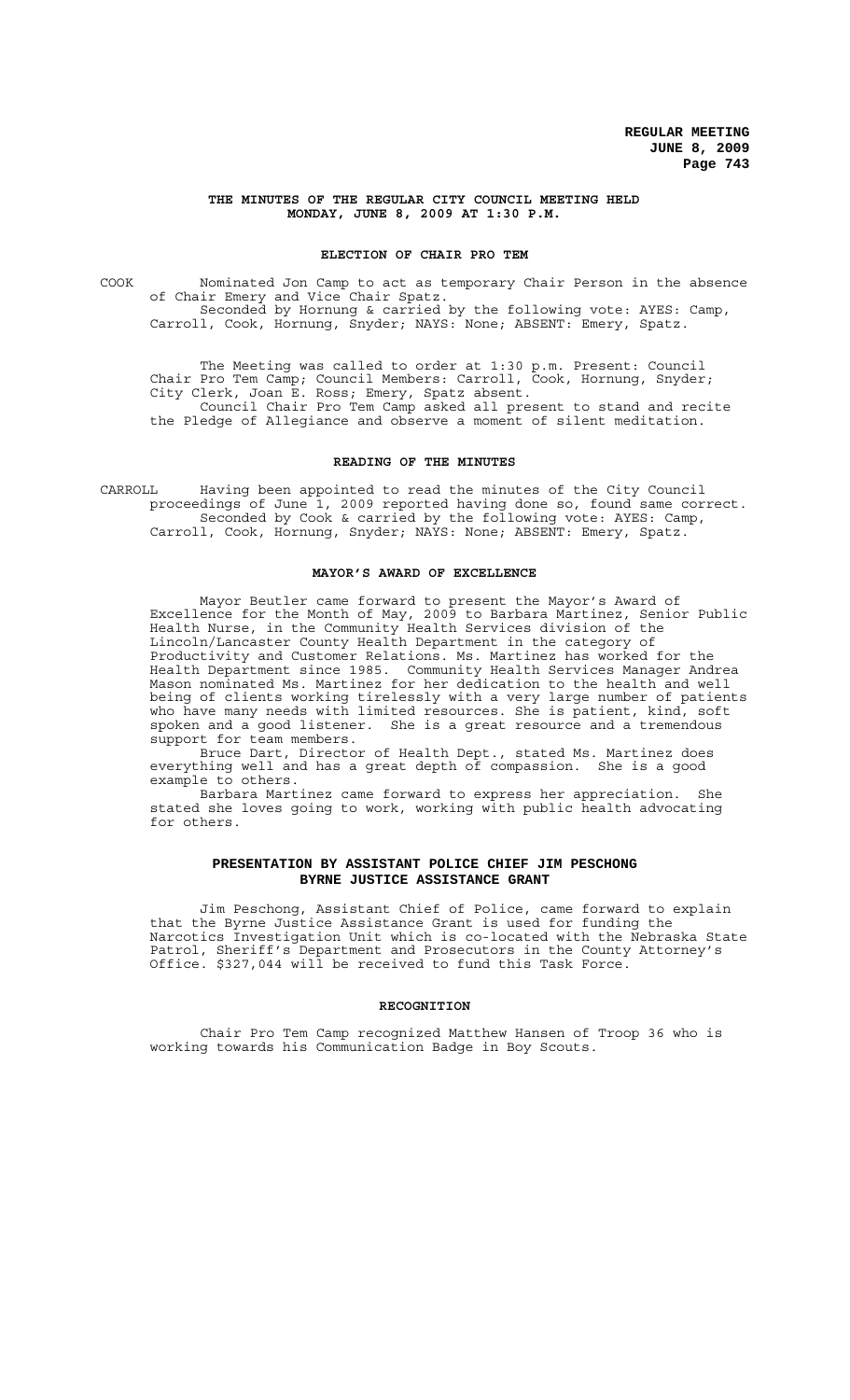#### **PUBLIC HEARING**

APPLICATION OF HECTOR EL DRAGON MARTINEZ CORPORATION DBA EL RANCHO AUTHENTIC MEXICAN RESTAURANT FOR A CLASS I LIQUOR LICENSE AT 2700 O STREET; MANAGER APPLICATION OF EVER K. PRECIADO FOR HECTOR EL DRAGON MARTINEZ CORPORATION DBA EL RANCHO AUTHENTIC MEXICAN RESTAURANT AT 2700 O STREET - Ever Preciado, 2700 O Street, took oath and came forward to answer questions. He stated this restaurant will feature authentic food from South Mexico.

This matter was taken under advisement.

APPLICATION OF TWOTWINS, INC. DBA TWOTWINS CAFÉ FOR A CLASS C LIQUOR LICENSE AT 333 NORTH COTNER BLVD.;

- MANAGER APPLICATION OF DENISE A. KORINEK FOR TWOTWINS, INC. DBA TWO TWINS CAFÉ AT 333 NORTH COTNER BLVD., #1 - Denise Korinek, 333 N. Cotner #1, took oath and came forward to answer questions. She commented this restaurant will be a breakfast and lunch café with homestyle cooking and comfort foods in an upscale environment. It will also have Espresso and baked goods services. It is planned to open August 1st. This matter was taken under advisement.
- COMP. PLAN CONFORMITY 08025 DECLARING APPROXIMATELY 6,600 SQ. FT. OF PROPERTY GENERALLY LOCATED NORTHWEST OF NORTH 41ST STREET AND GREENWOOD STREET AS SURPLUS PROPERTY AND AUTHORIZING THE SALE THEREOF - J.J. Yost, Parks & Recreation Dept., came forward to state a landowner who lives about a block away from this property is interested in purchasing the property for his own use. The Parks and Recreation Advisory Board agreed with the recommendation to surplus this property as there is a park two blocks away which provides the primary source of a neighborhood park for the area. Dietrich trail on the northwest corner of the property will continue to be maintained on City property. There has been no purchase price discussed at this time. This matter was taken under advisement.
- APPROVING A COOPERATIVE AGREEMENT BETWEEN THE CITY OF LINCOLN AND THE LOWER PLATTE SOUTH NRD FOR THE MANAGEMENT OF THE KING WETLAND SITE GENERALLY LOCATED NEAR NORTH 27TH STREET AND I-180 FOR A FIVE-YEAR TERM COMMENCING JUNE 1, 2009 AND TERMINATING JUNE 1, 1014 - Terry Genrich, Parks & Recreation Dept., came forward to state this is the renewal of a previous three year agreement for maintaining this property which is adjacent to some NRD property so felt it would be appropriate they be the agency to manage it for the City. This matter was taken under advisement.
- APPROVING AMENDMENT NO. 1 TO THE CONTRACT BETWEEN THE NEBRASKA HEALTH AND HUMAN SERVICES DIVISION OF CHILDREN AND FAMILY SERVICES AND THE LINCOLN LANCASTER COUNTY HEALTH DEPARTMENT FOR A REFUGEE HEALTH SCREENING PROGRAM FOR NEW REFUGEE ARRIVALS AND OTHER ELIGIBLE POPULATIONS FOR THE PREVENTION AND CONTROL OF COMMUNICABLE DISEASE PURSUANT TO FEDERAL FINANCIAL ASSISTANCE FOR A PERIOD OF JULY 1, 2008 TO JUNE 30, 2011 - Bruce Dart, Health Department Director, came forward to state this is an addendum to the current Refugee Screening contract which is a State funded program. This is to ensure that legal refugees are immunized and will get them connected with a medical home. This is all this contract will cover at this time.

This matter was taken under advisement.

APPROVING FUNDING AGREEMENTS BETWEEN THE CITY AND THE NEBRASKA DEPT. OF ROADS FOR THE USE OF FEDERAL HIGHWAY INFRASTRUCTURE INVESTMENT FUNDS PROVIDED BY THE AMERICAN RECOVERY AND REINVESTMENT ACT OF 2009 FOR THE FOLLOWING ELIGIBLE PROJECTS: SUPERIOR STREET BRIDGE REHABILITATION (PROJECT NO. LCLC-5254(9)); ARTERIAL STREET REHABILITATION PACKAGE A (PROJECT NO. LCLC-5220(3)); ARTERIAL STREET REHABILITATION PACKAGE B (PROJECT NO. LCLC-5236(2)); ARTERIAL STREET REHABILITATION PACKAGE C (PROJECT NO. LCLC-5214(4)); ARTERIAL STREET REHABILITATION PACKAGE D (PROJECT NO. LCLC-5247(11)); ARTERIAL STREET REHABILITATION PACKAGE E (PROJECT NO. LCLC-34-6(140)) - Chad Blahak, Public Works & Utilities, came forward to explain this agreement will allow the Mayor to enter into a funding agreement with the State Department of Roads for various projects funded through the Recovery Act. The total amount of the project at this point is a little over \$7,000,000. There will be a similar resolution with a couple additional projects to complete the total funding amount that was allocated to the City.

This matter was taken under advisement.

**\*\* END OF PUBLIC HEARING \*\***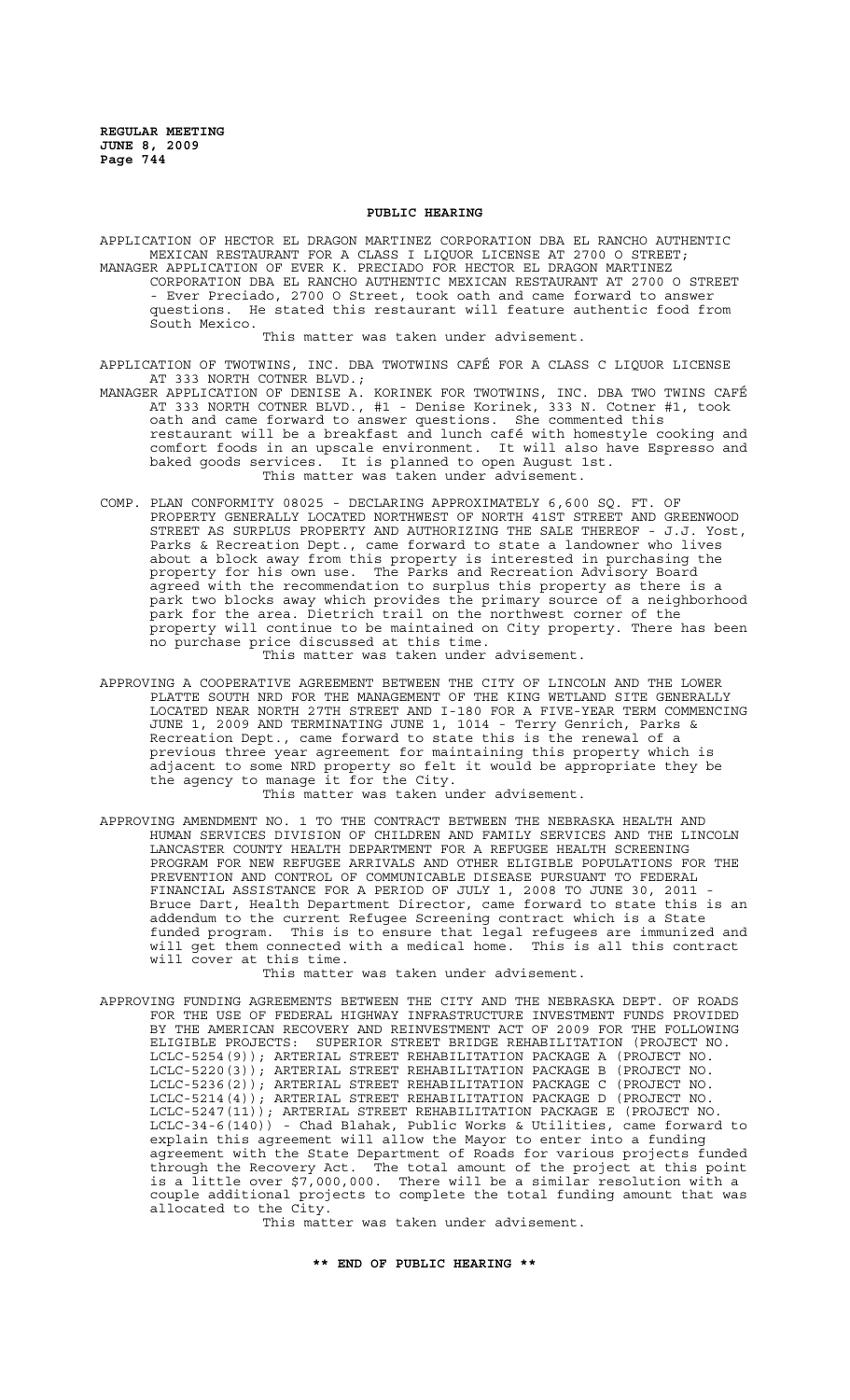## **COUNCIL ACTION**

#### **REPORTS OF CITY OFFICERS**

REAPPOINTING PATRICK BORER TO THE CITY PERSONNEL BOARD FOR A FIVE-YEAR TERM EXPIRING JUNE 22, 2014 - CLERK read the following resolution, introduced by Gene Carroll, who moved its adoption: A-85377<sup>1</sup> BE IT RESOLVED by the City Council of the City of Lincoln, Nebraska: That the reappointment of Patrick Borer to the City Personnel Board for a five- year term expiring June 22, 2014 is hereby approved. Introduced by Gene Carroll Seconded by Hornung & carried by the following vote: AYES: Camp, Carroll, Cook, Hornung, Snyder; NAYS: None; ABSENT: Emery, Spatz. REAPPOINTING TONY MESSINEO AND ED SCHNEIDER, OD, TO THE LINCOLN-LANCASTER COUNTY BOARD OF HEALTH FOR THREE-YEAR TERMS EXPIRING APRIL 15, 2012 - CLERK read the following resolution, introduced by Gene Carroll, who moved its adoption:<br>A-85378 BE IT RESOLVE BE IT RESOLVED by the City Council of the City of Lincoln, Nebraska: That the reappointment of Tony Messineo and Ed Schneider, OD, to the Lincoln-Lancaster County Board of Health for three-year terms expiring April 15, 2012, is hereby approved. Introduced by Gene Carroll Seconded by Hornung & carried by the following vote: AYES: Camp, Carroll, Cook, Hornung, Snyder; NAYS: None; ABSENT: Emery, Spatz. APPOINTING GREG MUNN TO THE HISTORIC PRESERVATION COMMISSION FOR A THREE-YEAR TERM EXPIRING APRIL 15, 2012 - CLERK read the following resolution, introduced by Gene Carroll, who moved its adoption: A-85379 BE IT RESOLVED by the City Council of the City of Lincoln, Nebraska: That the appointment of Greg Munn to the Historic Preservation Commission for a three-year term expiring April 15, 2012, is hereby approved. Introduced by Gene Carroll Seconded by Hornung & carried by the following vote: AYES: Camp, Carroll, Cook, Hornung, Snyder; NAYS: None; ABSENT: Emery, Spatz. REAPPOINTING JAMES MCKEE AND TIM FRANCIS TO THE HISTORIC PRESERVATION COMMISSION FOR THREE-YEAR TERMS EXPIRING APRIL 15, 2012 - PRIOR to reading:<br>CARROLL Mo CARROLL Moved to amend Bill No. 09R-92 on page 1, line 2, by deleting the name "Frances" and inserting in lieu thereof the name Francis. Seconded by Hornung & carried by the following vote: AYES: Camp, Carroll, Cook, Hornung, Snyder; NAYS: None; ABSENT: Emery, Spatz. CLERK Read the following resolution, introduced by Gene Carroll, who moved its adoption: A-85380 BE IT RESOLVED by the City Council of the City of Lincoln, Nebraska: That the reappointment of James McKee and Tim Frances Francis to the Historic Preservation Commission for three-year terms expiring April 15, 2012, is hereby approved. Introduced by Gene Carroll Seconded by Hornung & carried by the following vote: AYES: Camp, Carroll, Cook, Hornung, Snyder; NAYS: None; ABSENT: Emery, Spatz. APPOINTING TODD FITZGERALD TO THE PARKS AND RECREATION ADVISORY BOARD FOR A TERM EXPIRING APRIL 27, 2011 - CLERK read the following resolution, introduced by Gene Carroll, who moved its adoption: A-85381 BE IT RESOLVED by the City Council of the City of Lincoln, Nebraska: That the appointment of Todd Fitzgerald to the Parks and Recreation Advisory Board for a term expiring April 27, 2011, is hereby approved. Introduced by Gene Carroll Seconded by Hornung & carried by the following vote: AYES: Camp, Carroll, Cook, Hornung, Snyder; NAYS: None; ABSENT: Emery, Spatz. REAPPOINTING SUSAN RODENBURG TO THE PARKS AND RECREATION ADVISORY BOARD FOR THREE-YEAR TERM EXPIRING APRIL 27, 2012 - CLERK read the following resolution, introduced by Gene Carroll, who moved its adoption: A-85382 BE IT RESOLVED by the City Council of the City of Lincoln, Nebraska:

That the reappointment of Susan Rodenburg to the Parks and Recreation Advisory Board for a three-year term expiring April 27, 2012,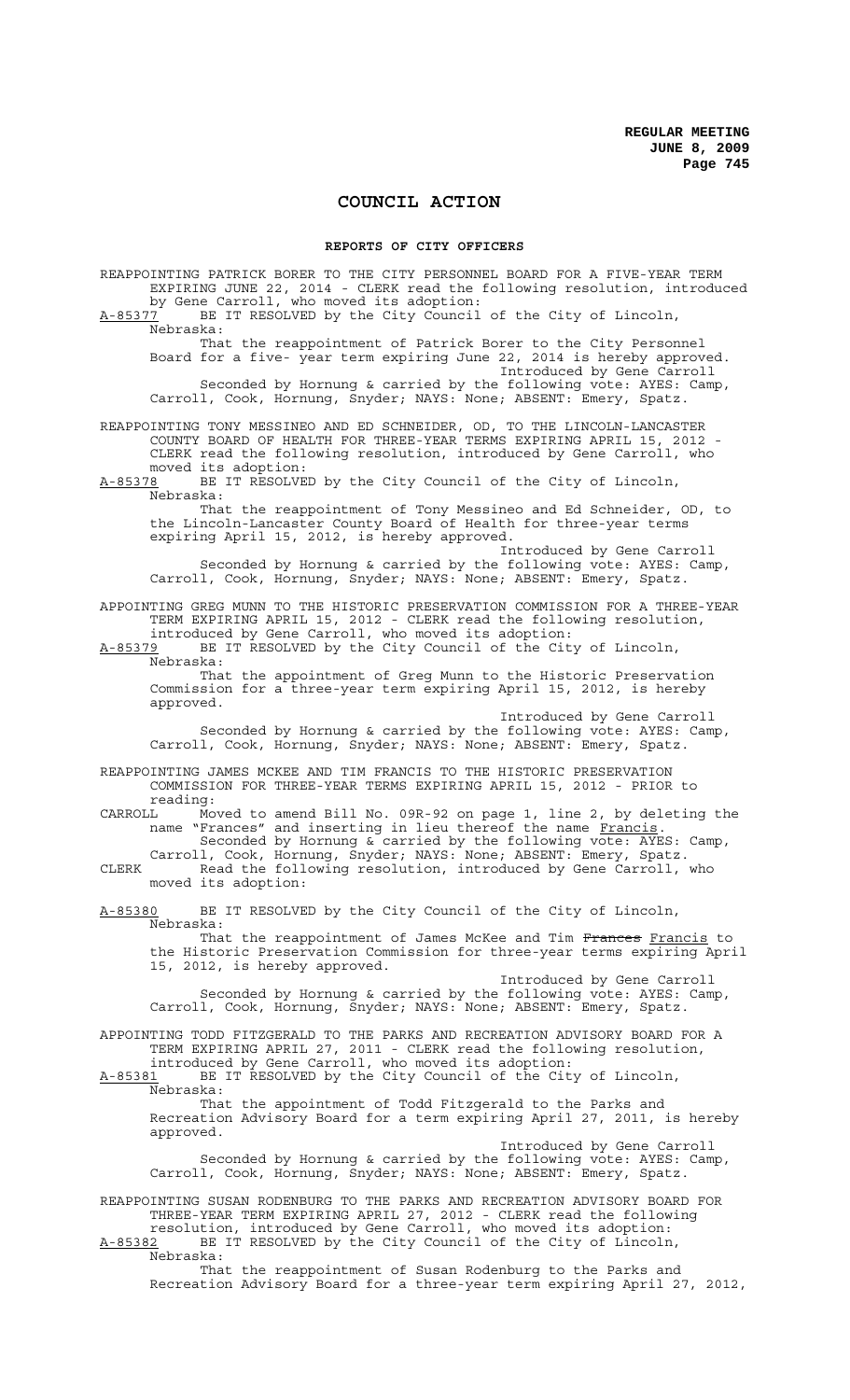is hereby approved.

Introduced by Gene Carroll Seconded by Hornung & carried by the following vote: AYES: Camp, Carroll, Cook, Hornung, Snyder; NAYS: None; ABSENT: Emery, Spatz.

APPOINTING KAREN MORITZ AND KORY GEORGE TO THE STARTRAN ADVISORY BOARD FOR A THREE-YEAR TERM EXPIRING OCTOBER 20, 2011 - CLERK read the following resolution, introduced by Gene Carroll, who moved its adoption:

A-85383 BE IT RESOLVED by the City Council of the City of Lincoln, Nebraska:

That the appointment of Karen Moritz and Kory George to the StarTran Advisory Board for three-year terms expiring October 20, 2011, is hereby approved.

Introduced by Gene Carroll

Seconded by Hornung & carried by the following vote: AYES: Camp, Carroll, Cook, Hornung, Snyder; NAYS: None; ABSENT: Emery, Spatz.

APPROVING THE DISTRIBUTION OF FUNDS REPRESENTING INTEREST EARNINGS ON SHORT-TERM INVESTMENTS OF IDLE FUNDS DURING THE MONTH ENDED APRIL 30, 2009 - CLERK read the following resolution, introduced by Adam Hornung, who moved its adoption:<br>A-85384 BE IT RESOLVE

BE IT RESOLVED by the City Council of the City of Lincoln, Nebraska:

That during the month ended April 30, 2009, \$464,673.03 was earned from the investments of "IDLE FUNDS". The same is hereby distributed to the various funds on a pro-rata basis using the balance of each fund and allocating a portion of the interest on the ratio that such balance bears to the total of all fund balances.

Introduced by Adam Hornung Seconded by Cook & carried by the following vote: AYES: Camp, Carroll, Cook, Hornung, Snyder; NAYS: None; ABSENT: Emery, Spatz.

#### **PETITIONS & COMMUNICATIONS**

SETTING THE HEARING DATE OF MONDAY, JUNE 22, 2009 AT 1:30 P.M. FOR THE APPLICATION OF LINCOLN MEADOWS SOCIAL HALL, INC. DBA LINCOLN MEADOWS SOCIAL HALL FOR A CLASS I LIQUOR LICENSE LOCATED AT 3235 N. 35 $^{TH}$  STREET - CLERK read the following resolution, introduced by Adam Hornung, who moved its adoption:<br>A-85385 BE IT RESOLVE

A-85385 BE IT RESOLVED by the City Council, of the City of Lincoln, that a hearing date is hereby set for Monday, June 22, 2009 at 1:30 p.m. or as soon thereafter as possible in the City Council Chambers, County-City Building, 555 S. 10<sup>th</sup> St., Lincoln, NE, for Application of Vaneiser, LLC dba The Venue Restaurant & Lounge for an addition of a sidewalk café 40' x 10' located at 4111 Pioneer Wood Dr., Ste. 100. If the Police Dept. is unable to complete the investigation by

said time, a new hearing date will be set.

Introduced by Adam Hornung Seconded by Cook & carried by the following vote: AYES: Camp, Carroll, Cook, Hornung, Snyder; NAYS: None; ABSENT: Emery, Spatz.

SETTING THE HEARING DATE OF MONDAY, JUNE 22, 2009 AT 1:30 P.M. FOR THE APPLICATION OF VANEISER, LLC DBA THE VENUE RESTAURANT AND LOUNGE FOR AN ADDITION OF A SIDEWALK CAFÉ APPROXIMATELY 40' X 10' LOCATED AT 4111 PIONEER WOOD DR., STE. 100 - CLERK read the following resolution, introduced by Adam Hornung, who moved its adoption:

A-85386 BE IT RESOLVED by the City Council, of the City of Lincoln, that a hearing date is hereby set for Monday, June 22, 2009 at 1:30 p.m. or as soon thereafter as possible in the City Council Chambers, County-City Building, 555 S. 10<sup>th</sup> St., Lincoln, NE, for Application of Vaneiser, LLC dba the Venue Restaurant and Lounge for an addition of a sidewalk café approximately 40' x 10' located at 4111 Pioneer Wood Dr., Ste. 100. If the Police Dept. is unable to complete the investigation by said time, a new hearing date will be set.

Introduced by Adam Hornung Seconded by Cook & carried by the following vote: AYES: Camp, Carroll, Cook, Hornung, Snyder; NAYS: None; ABSENT: Emery, Spatz.

THE FOLLOWING HAVE BEEN REFERRED TO THE PLANNING DEPARTMENT: Special Permit 04073A - App. of St. Monica's for an amendment to expand the area of the special permit for a health care facility located at Lakewood Drive and Wedgewood Drive. Special Permit 09012 - App. of John Moss, for Historic Preservation, to increase the height of the garage located at 2201 B Street. Change of Zone 09009 - App. of Director of Planning to amend Chapter 27.69 of the Lincoln Municipal Code relating to signs. Change of Zone 09014 - App. of John Moss to designate as a historic landmark property located at 2201 B Street.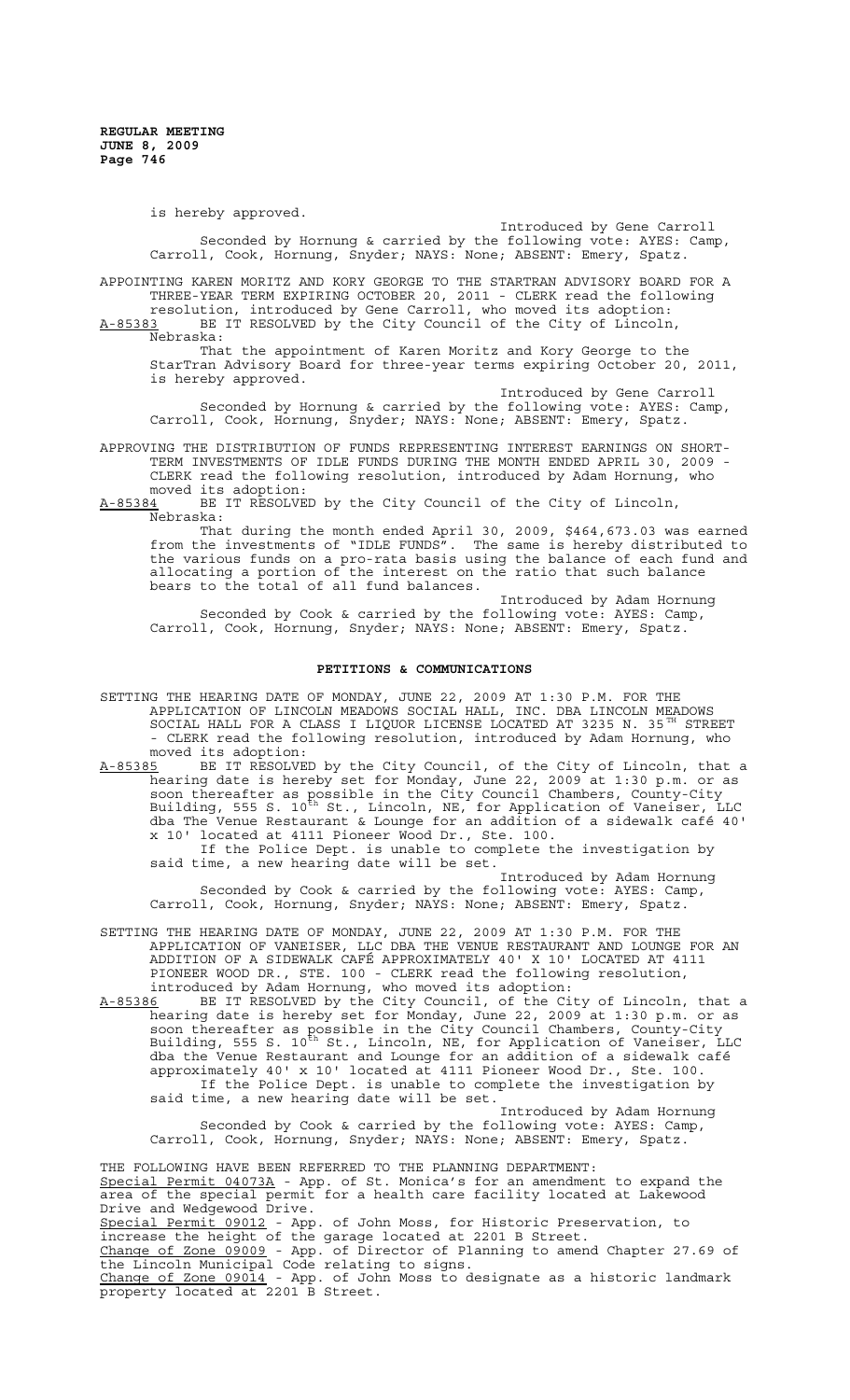#### MISCELLANEOUS REFERRALS - NONE

#### **LIQUOR RESOLUTIONS**

APPLICATION OF HECTOR EL DRAGON MARTINEZ CORPORATION DBA EL RANCHO AUTHENTIC MEXICAN RESTAURANT FOR A CLASS I LIQUOR LICENSE AT 2700 O STREET - CLERK read the following resolution, introduced by Gene Carroll, who moved its

adoption for approval:<br>A-85387 BE IT RESOLVED b BE IT RESOLVED by the City Council of the City of Lincoln, \_\_<br>Nebraska:

That after hearing duly had as required by law, consideration of the facts of this application, the Nebraska Liquor Control Act, and the pertinent City ordinances, the City Council recommends that the application of Hector El Dragon Martinez Corporation dba El Rancho Authentic Mexican Restaurant for a Class "I" liquor license at 2700 O Street, Lincoln, Nebraska, for the license period ending April 30, 2010, be approved with the condition that the premise complies in every respect with all city and state regulations. The City Clerk is directed to transmit a copy of this resolution to the Nebraska Liquor Control Commission.

Introduced by Gene Carroll Seconded by Cook & carried by the following vote: AYES: Camp, Carroll, Cook, Hornung, Snyder; NAYS: None; ABSENT: Emery, Spatz.

MANAGER APPLICATION OF EVER K. PRECIADO FOR HECTOR EL DRAGON MARTINEZ CORPORATION DBA EL RANCHO AUTHENTIC MEXICAN RESTAURANT AT 2700 O STREET - CLERK read the following resolution, introduced by Gene Carroll, who moved its adoption for approval:

A-85388 WHEREAS, Hector El Dragon Martinez Corporation dba El Rancho Authentic Mexican Restaurant located at 2700 O Street, Lincoln, Nebraska has been approved for a Retail Class "I" liquor license, and now requests that Ever K. Preciado be named manager;

WHEREAS, Ever K. Preciado appears to be a fit and proper person to manage said business.

NOW, THEREFORE, BE IT RESOLVED by the City Council of the City of Lincoln, Nebraska:

That after hearing duly had as required by law, consideration of the facts of this application, the Nebraska Liquor Control Act, and the pertinent City ordinances, the City Council recommends that Ever K. Preciado be approved as manager of this business for said licensee. The City Clerk is directed to transmit a copy of this resolution to the Nebraska Liquor Control Commission.

Introduced by Gene Carroll Seconded by Snyder & carried by the following vote: AYES: Camp, Carroll, Cook, Hornung, Snyder; NAYS: None; ABSENT: Emery, Spatz.

APPLICATION OF TWOTWINS, INC. DBA TWOTWINS CAFÉ FOR A CLASS C LIQUOR LICENSE AT 333 NORTH COTNER BLVD., #1 - CLERK read the following resolution, introduced by Gene Carroll, who moved its adoption for approval:

A-85389 BE IT RESOLVED by the City Council of the City of Lincoln, Nebraska:

That after hearing duly had as required by law, consideration of the facts of this application, the Nebraska Liquor Control Act, and the pertinent City ordinances, the City Council recommends that the application of TwoTwins, Inc. dba TwoTwins Café for a Class "C" liquor license at 333 North Cotner Blvd., #1, Lincoln, Nebraska, for the license period ending October 31, 2010, be approved with the condition that:

1. Applicant must successfully complete the responsible beverage server training course required by Section 5.04.035 of the Lincoln Municipal Code within 30 days of approval of this resolution.<br>2. The premise must comply in every respect with all city an The premise must comply in every respect with all city and state regulations.

The City Clerk is directed to transmit a copy of this resolution to the Nebraska Liquor Control Commission.

Introduced by Gene Carroll Seconded by Cook & carried by the following vote: AYES: Camp, Carroll, Cook, Hornung, Snyder; NAYS: None; ABSENT: Emery, Spatz.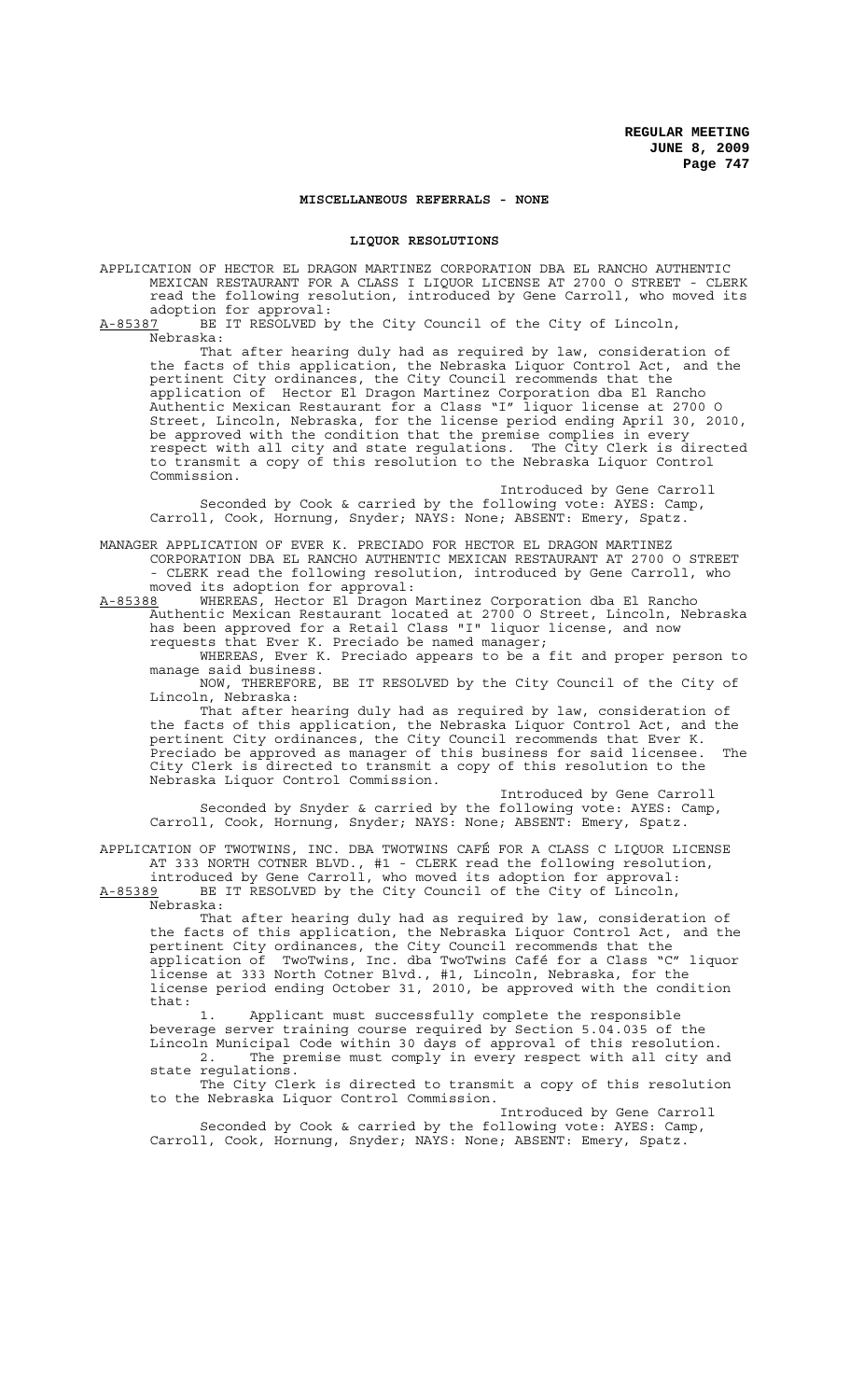MANAGER APPLICATION OF DENISE A. KORINEK FOR TWOTWINS, INC. DBA TWO TWINS CAFÉ AT 333 NORTH COTNER BLVD., #1 - CLERK read the following resolution, introduced by Gene Carroll, who moved its adoption for approval:

A-85390 WHEREAS, TwoTwins, Inc. dba TwoTwins Café located at 333 North Cotner Blvd., #1, Lincoln, Nebraska has been approved for a Retail Class "C" liquor license, and now requests that Denise A. Korinek be named manager;

WHEREAS, Denise A. Korinek appears to be a fit and proper person to manage said business.

NOW, THEREFORE, BE IT RESOLVED by the City Council of the City of Lincoln, Nebraska:

That after hearing duly had as required by law, consideration of the facts of this application, the Nebraska Liquor Control Act, and the pertinent City ordinances, the City Council recommends that Denise A. Korinek be approved as manager of this business for said licensee. The City Clerk is directed to transmit a copy of this resolution to the Nebraska Liquor Control Commission.

Introduced by Gene Carroll Seconded by Snyder & carried by the following vote: AYES: Camp, Carroll, Cook, Hornung, Snyder; NAYS: None; ABSENT: Emery, Spatz.

# **ORDINANCES - 2ND READING & RELATED RESOLUTIONS (as required)**

- AMENDING ORDINANCE NO. 19094, PASSED BY THE CITY COUNCIL ON JUNE 16, 2008, WHICH AMENDED RULE 3-3 OF THE RULES OF COUNCIL, DECORUM, DEBATE AND PROCEDURE, TO ELIMINATE THE EXPIRATION DATE OF ONE YEAR AFTER ITS EFFECTIVE DATE - CLERK read an ordinance, introduced by Eugene Carroll, amending Ordinance No. 19094 (amending Section 2.04.010) of the Lincoln Municipal Code relating to the Rules of the City Council) by amending Section 3 to delete the provision that Ordinance No. 19094 shall automatically expire one year after its effective date, the second time.
- COMP. PLAN CONFORMITY 08025 DECLARING APPROXIMATELY 6,600 SQ. FT. OF PROPERTY GENERALLY LOCATED NORTHWEST OF NORTH 41ST STREET AND GREENWOOD STREET AS SURPLUS PROPERTY AND AUTHORIZING THE SALE THEREOF - CLERK read an ordinance, introduced by Eugene Carroll, declaring approximately 6,600 sq. ft. of City-owned property generally located northwest of North  $41^{\text{st}}$  Street and Greenwood Street as surplus and authorizing the sale thereof, the second time.

#### **PUBLIC HEARING RESOLUTIONS**

APPROVING A COOPERATIVE AGREEMENT BETWEEN THE CITY OF LINCOLN AND THE LOWER PLATTE SOUTH NRD FOR THE MANAGEMENT OF THE KING WETLAND SITE GENERALLY LOCATED NEAR NORTH 27TH STREET AND I-180 FOR A FIVE-YEAR TERM COMMENCING JUNE 1, 2009 AND TERMINATING JUNE 1, 1014 - CLERK read the following resolution, introduced by Gene Carroll, who moved its adoption: A-85391 BE IT RESOLVED by the City Council of the City of Lincoln,

Nebraska: That the Cooperative Agreement between the City of Lincoln and the Lower Platte South Natural Resources District for the management of the "King Wetland Site" which is comprised of 67.19 acres of farmland and saline wetlands purchased by the City of Lincoln with Nebraska Environmental Trust Funds and the Nebraska Game and Parks Commission with Section 6 funds, upon the terms and conditions set out in said Agreement which is attached hereto marked as Attachment "A" and made a part hereof by reference, is hereby approved and the Mayor is authorized

to execute said Cooperative Agreement on behalf of the City. The City Clerk is directed to return one fully executed copy of said Cooperative Agreement to the Lower Platte South NRD, Attn: Dan Schulz, Box 83581, Lincoln, NE 68501-3581, and one fully executed copy of said Interlocal Agreement to Tom Malstrom at Parks and Recreation. Introduced by Gene Carroll

Seconded by Cook & carried by the following vote: AYES: Camp, Carroll, Cook, Hornung, Snyder; NAYS: None; ABSENT: Emery, Spatz.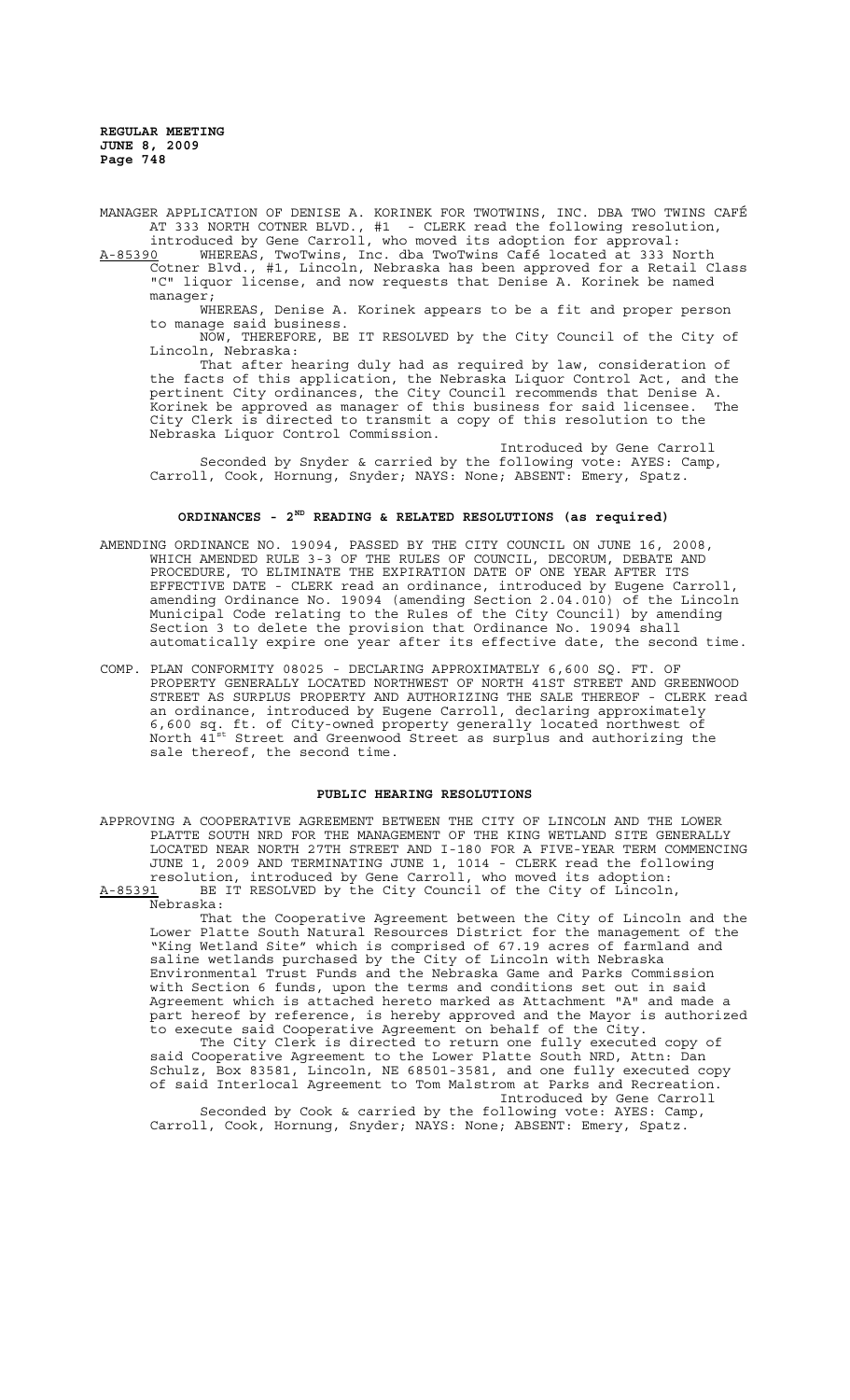APPROVING AMENDMENT NO. 1 TO THE CONTRACT BETWEEN THE NEBRASKA HEALTH AND HUMAN SERVICES DIVISION OF CHILDREN AND FAMILY SERVICES AND THE LINCOLN LANCASTER COUNTY HEALTH DEPARTMENT FOR A REFUGEE HEALTH SCREENING PROGRAM FOR NEW REFUGEE ARRIVALS AND OTHER ELIGIBLE POPULATIONS FOR THE PREVENTION AND CONTROL OF COMMUNICABLE DISEASE PURSUANT TO FEDERAL FINANCIAL ASSISTANCE FOR A PERIOD OF JULY 1, 2008 TO JUNE 30, 2011 CLERK read the following resolution, introduced by Gene Carroll, who moved its adoption:<br><u>A-85392</u> BE IT RESOLVE

BE IT RESOLVED by the City Council of the City of Lincoln, Nebraska:

That Amendment No. 1 to the Agreement between the Lincoln-Lancaster County Health Department and the Nebraska Department of Health and Human Services Division of Children and Family Services whereby the Health Department will provide for the delivery of a Refugee Health Screening Program for new refugee arrivals and other eligible populations for the prevention and control of communicable disease pursuant to federal financial assistance for the period of July 1, 2008 to June 30, 2011, to amend the total amount for services and to set a payment structure, a copy of which is attached hereto, marked as Attachment "A" and made a part hereof by reference, is hereby ratified and approved and the Mayor is authorized to execute said Agreement on behalf of the City.

The City Clerk is directed to transmit one fully executed original Agreement to Susan Starcher, Lancaster County Clerk's Office, and one fully executed original Agreement to the Lincoln-Lancaster County Health Department for transmittal to Todd Landry, Director, Division of Children and Family Services, Department of Health and Human Services. Introduced by Gene Carroll

Seconded by Cook & carried by the following vote: AYES: Camp, Carroll, Cook, Hornung, Snyder; NAYS: None; ABSENT: Emery, Spatz.

APPROVING A CONTRACT BETWEEN THE CITY AND CORNERSTONE PRINTING FOR QUICK COPY SERVICES AND RELATED SERVICES TO ALL CITY DEPARTMENTS FOR A TWO YEAR PERIOD WITH OPTION TO RENEW FOR TWO ADDITIONAL YEARS - CLERK read the following resolution, introduced by Gene Carroll, who moved its

adoption:<br><u>A-85393</u> BE BE IT RESOLVED by the City Council of the City of Lincoln, Nebraska:

That the attached contact between Lancaster County, Nebraska, the Public Building Commission, and the City of Lincoln, Nebraska, as Owners, and Cornerstone Printing & Imaging, as Contractor, for Quick Copy Services and related services, wherein said contractor responded to the Rebid for Annual Requirements for Quick Copy and Related Services (Specification #08-174) and agree to provide such services for a twoyear period with the option for two additional one-year terms as set forth in said contracts, is hereby approved and the Mayor is authorized to execute the same on behalf of the City of Lincoln.

Introduced by Gene Carroll Seconded by Snyder & carried by the following vote: AYES: Camp, Carroll, Cook, Hornung, Snyder; NAYS: None; ABSENT: Emery, Spatz.

APPROVING FUNDING AGREEMENTS BETWEEN THE CITY AND THE NEBRASKA DEPT. OF ROADS FOR THE USE OF FEDERAL HIGHWAY INFRASTRUCTURE INVESTMENT FUNDS PROVIDED BY THE AMERICAN RECOVERY AND REINVESTMENT ACT OF 2009 FOR THE FOLLOWING ELIGIBLE PROJECTS: SUPERIOR STREET BRIDGE REHABILITATION (PROJECT NO. LCLC-5254(9)); ARTERIAL STREET REHABILITATION PACKAGE A (PROJECT NO. LCLC-5220(3)); ARTERIAL STREET REHABILITATION PACKAGE B (PROJECT NO. LCLC-5236(2)); ARTERIAL STREET REHABILITATION PACKAGE C (PROJECT NO. LCLC-5214(4)); ARTERIAL STREET REHABILITATION PACKAGE D (PROJECT NO. LCLC-5247(11)); ARTERIAL STREET REHABILITATION PACKAGE E (PROJECT NO. LCLC-34-6(140)) - CLERK read the following resolution, introduced by Gene Carroll, who moved its adoption:

A-85394 BE IT RESOLVED by the City Council of the City of Lincoln, Nebraska:

That the attached Agreements between the City of Lincoln and the State of Nebraska Department of Roads for the use of Federal Highway Infrastucture Investment Funds provided by the American Recovery and Reinvestment Act of 2009 for the following eligible projects: Superior Street Bridge Rehabilitation (Project No. LCLC-5254(9)); Arterial Street Rehabilitation Package A (Project No. LCLC-5220(3)); Arterial Street Rehabilitation Package B (Project No. LCLC-5236(2)); Arterial Street Rehabilitation Package C (Project No. LCLC-5214(4)); Arterial Street Rehabilitation Package D (Project No. LCLC-5247(11)); Arterial Street Rehabilitation Package E (Project No. LCLC-34-6(140)), in accordance with the terms and conditions contained in said Agreements, are hereby approved and the Mayor is authorized to execute the same on behalf of the City of Lincoln.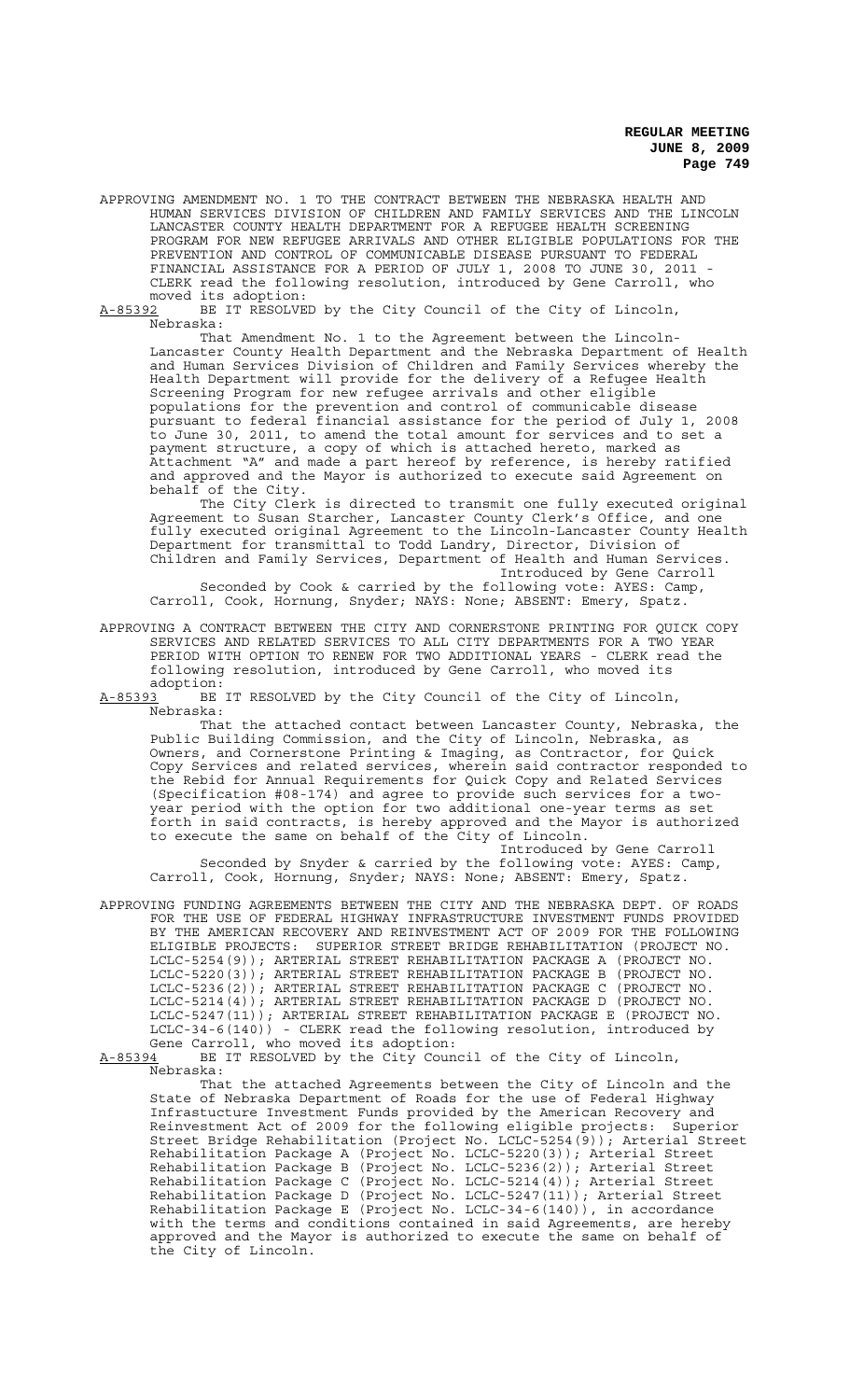The City Clerk is directed to return the executed copies of the Agreements to the Department of Public Works & Utilities, for transmittal and execution by the State Department of Roads. Introduced by Gene Carroll Seconded by Snyder & carried by the following vote: AYES: Camp, Carroll, Cook, Hornung, Snyder; NAYS: None; ABSENT: Emery, Spatz.

## **ORDINANCE - 1ST READING & RELATED RESOLUTIONS (as required)**

AMENDING ORDINANCE NO. 19223 WHICH AUTHORIZED AND PROVIDED FOR THE ISSUANCE OF LINCOLN FLATS/BANK OF THE WEST REDEVELOPMENT PROJECT TAXABLE TAX ALLOCATION BOND, SERIES 2009A AND SERIES 2009B IN A TOTAL PRINCIPAL AMOUNT NOT TO EXCEED \$764,000 - CLERK read an ordinance, introduced by Adam Hornung amending Ordinance No. 19223 to provide for resetting the interest rate on the bonds from time to time; to repeal certain provisions of Ordinance No. 19223, in connection therewith; taking other action in connection with the foregoing; and related matters, the first time.

# **ORDINANCES - 3RD READING & RELATED RESOLUTIONS (as required)**

- ANNEXATION NO. 09002 AMENDING THE LINCOLN CORPORATE LIMITS MAP BY ANNEXING APPROXIMATELY 1.88 ACRES OF PROPERTY GENERALLY LOCATED AT SOUTH 84TH STREET AND FIRETHORN LANE - CLERK read an ordinance, introduced by Jon Camp annexing and including the below described land as part of the City of Lincoln, Nebraska and amending the Corporate Limits Map attached to and made a part of Ordinance No. 18208, to reflect the extension of the corporate limits boundary of the City of Lincoln, Nebraska established and shown thereon, the third time.
- COOK Moved to pass the ordinance as read. Seconded by Carroll & carried by the following vote: AYES: Camp, Carroll, Cook, Hornung, Snyder; NAYS: None; ABSENT: Emery, Spatz. The ordinance, being numbered **#19270**, is recorded in Ordinance Book #26, Page
- CHANGE OF ZONE 09010 AMENDING CHAPTER 27.70 OF THE LINCOLN MUNICIPAL CODE RELATING TO ZONING CODE, ADDITIONAL USE REGULATIONS, BY ADDING A NEW SECTION NUMBERED 27.70.060 TO ALLOW CHURCHES IN THE AG, AGR, R OR O DISTRICTS TO HOLD TEMPORARY OR SEASONAL SALES OF GOODS AT RETAIL. (REQUEST  $2^{ND}$  &  $3^{RD}$  READINGS W/ACTION ON  $6/1/09$ ) - PRIOR to reading: Read an ordinance, introduced by Jon Camp, amending Chapter 27.70 of the Lincoln Municipal Code relating to Zoning Code, Additional Use Regulations, by adding a new section numbered 27.70.060 to allow churches to hold temporary or seasonal sales of goods at retail, the third time.<br>CARROLL Moved

Moved to pass the ordinance as read.

Seconded by Cook & **LOST** by the following vote: AYES: Carroll; NAYS: Camp, Cook, Hornung, Snyder; ABSENT: Emery, Spatz. The ordinance, having **LOST**, was assigned the File **#38-4592** & was placed on file in the Office of the City Clerk.

VACATION 09004 - VACATING THE EAST-WEST ALLEY BETWEEN NORTH 23RD STREET AND NORTH 24TH STREET, NORTH OF P STREET - CLERK read an ordinance, introduced by Jon Camp, vacating the east-west alley between  $N$ . 23<sup>rd</sup> and N. 24<sup>th</sup> Streets, north of P Street, and retaining title thereto in the City of Lincoln, Lancaster County, Nebraska, the third time.

CARROLL Moved to pass the ordinance as read. Seconded by Cook & carried by the following vote: AYES: Camp, Carroll, Cook, Hornung, Snyder; NAYS: None; ABSENT: Emery, Spatz.

The ordinance, being numbered **#19271**, is recorded in Ordinance Book #26, Page

### **OPEN MICROPHONE SESSION**

Mike Morosin, 1500 N. 15 $^{\rm th}$  St., came forward to ask the question if there were any studies done on the impedance to flow of the water through the project at 10<sup>th</sup> and Military on its way to Salt Creek? Any modeling studies done on that? Mr. Figard will discuss this matter with Mr. Morosin.

This matter was taken under advisement.